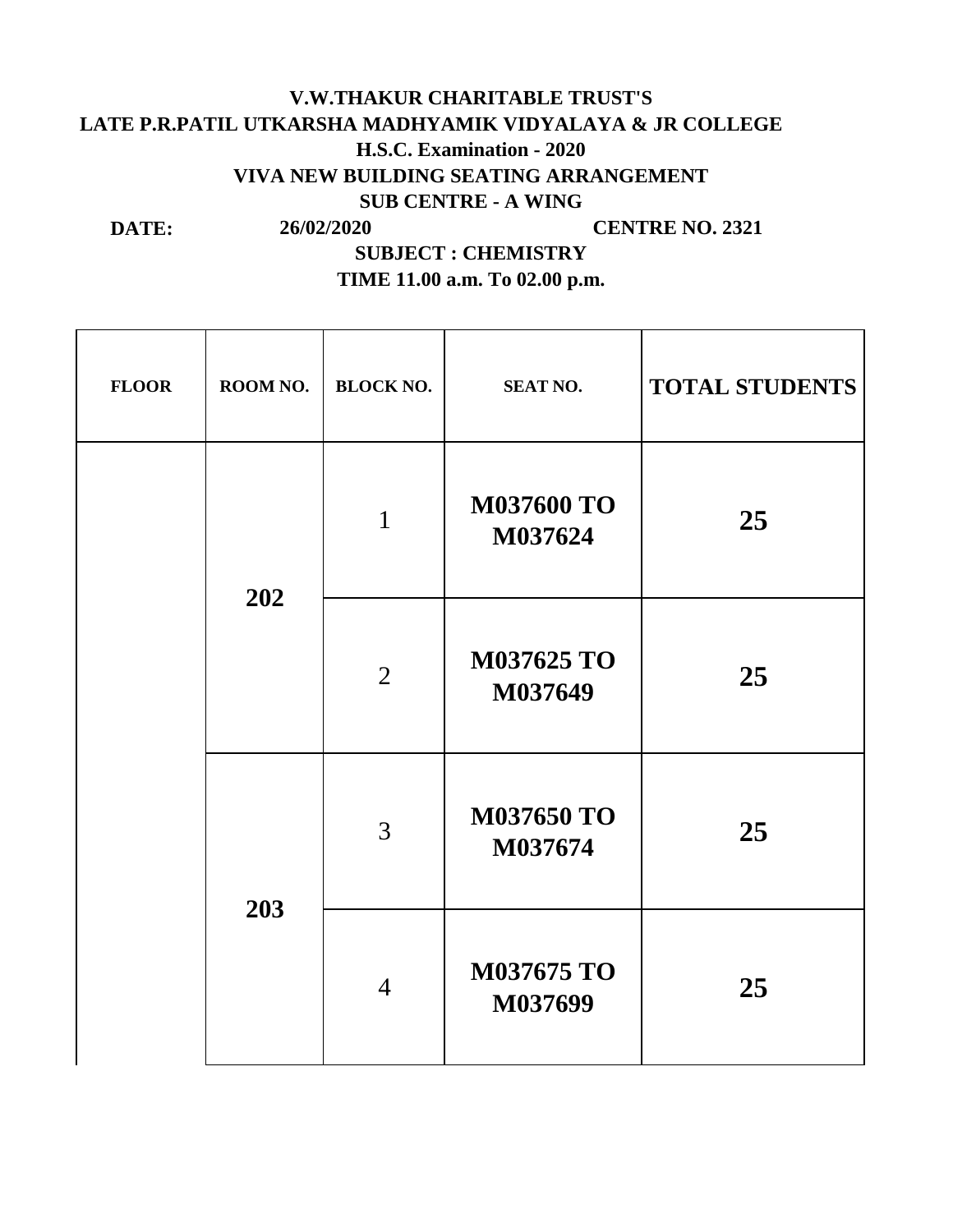|                          | 204 | 5              | <b>M037700 TO</b><br>M037724 | 25 |
|--------------------------|-----|----------------|------------------------------|----|
|                          |     | 6              | <b>M037725 TO</b><br>M037749 | 25 |
|                          | 205 | $\overline{7}$ | <b>M037750 TO</b><br>M037774 | 25 |
|                          |     | 8              | <b>M037775 TO</b><br>M037799 | 25 |
|                          | 206 | 9              | <b>M037800 TO</b><br>M037824 | 25 |
| $2^{ND}$<br><b>FLOOR</b> | 207 | 10             | M037825 TO<br>M037849        | 25 |
|                          |     |                |                              |    |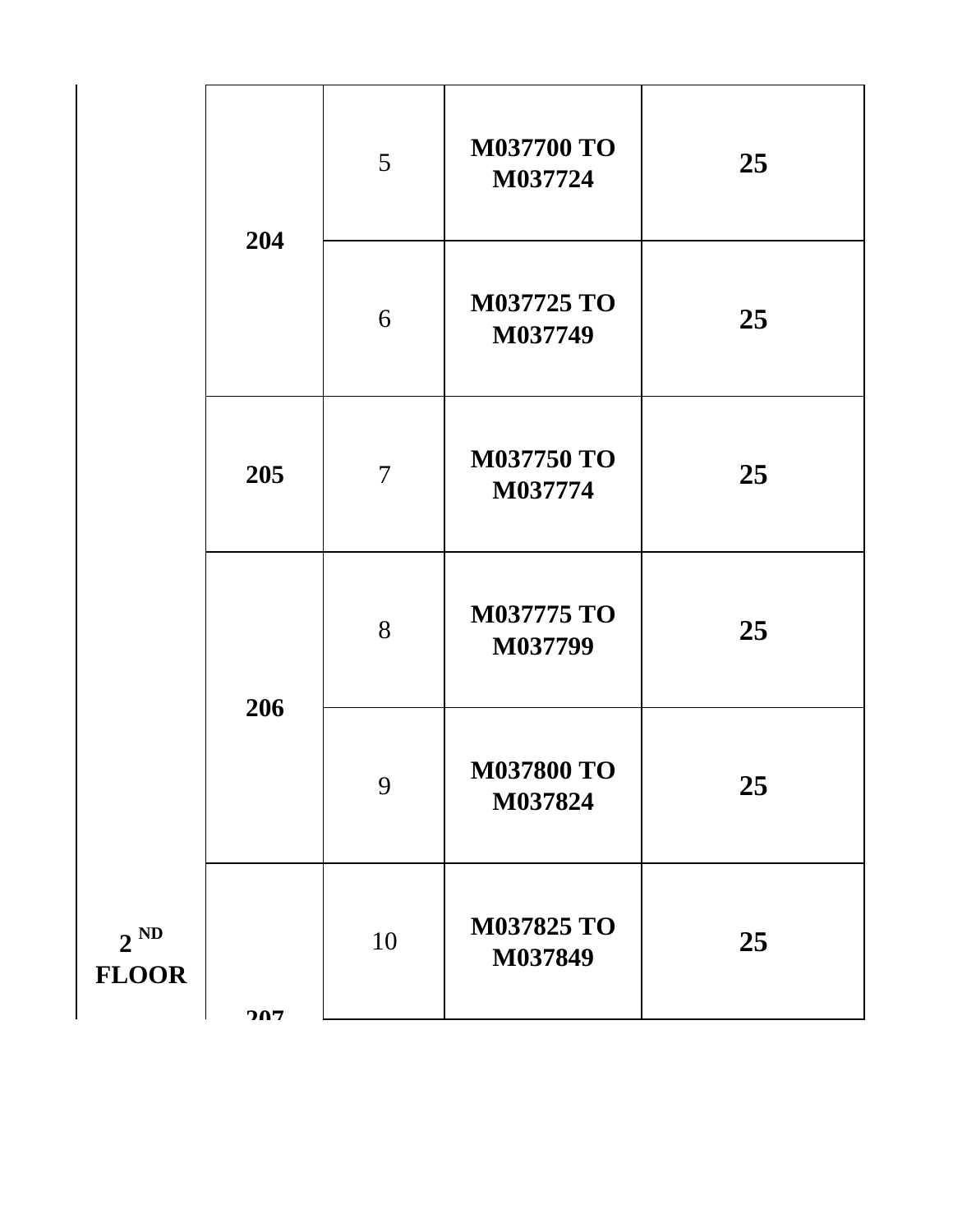| 401 |    |                               |    |
|-----|----|-------------------------------|----|
|     | 11 | <b>M037850 TO</b><br>M037874  | 25 |
| 208 | 12 | <b>M037875 TO</b><br>M0379899 | 25 |
|     | 13 | <b>M037900 TO</b><br>M037924  | 25 |
| 209 | 14 | M037925 TO<br>M037949         | 25 |
|     | 15 | <b>M037950 TO</b><br>M037974  | 25 |
| 210 | 16 | <b>M037975 TO</b><br>M037999  | 25 |
|     |    |                               |    |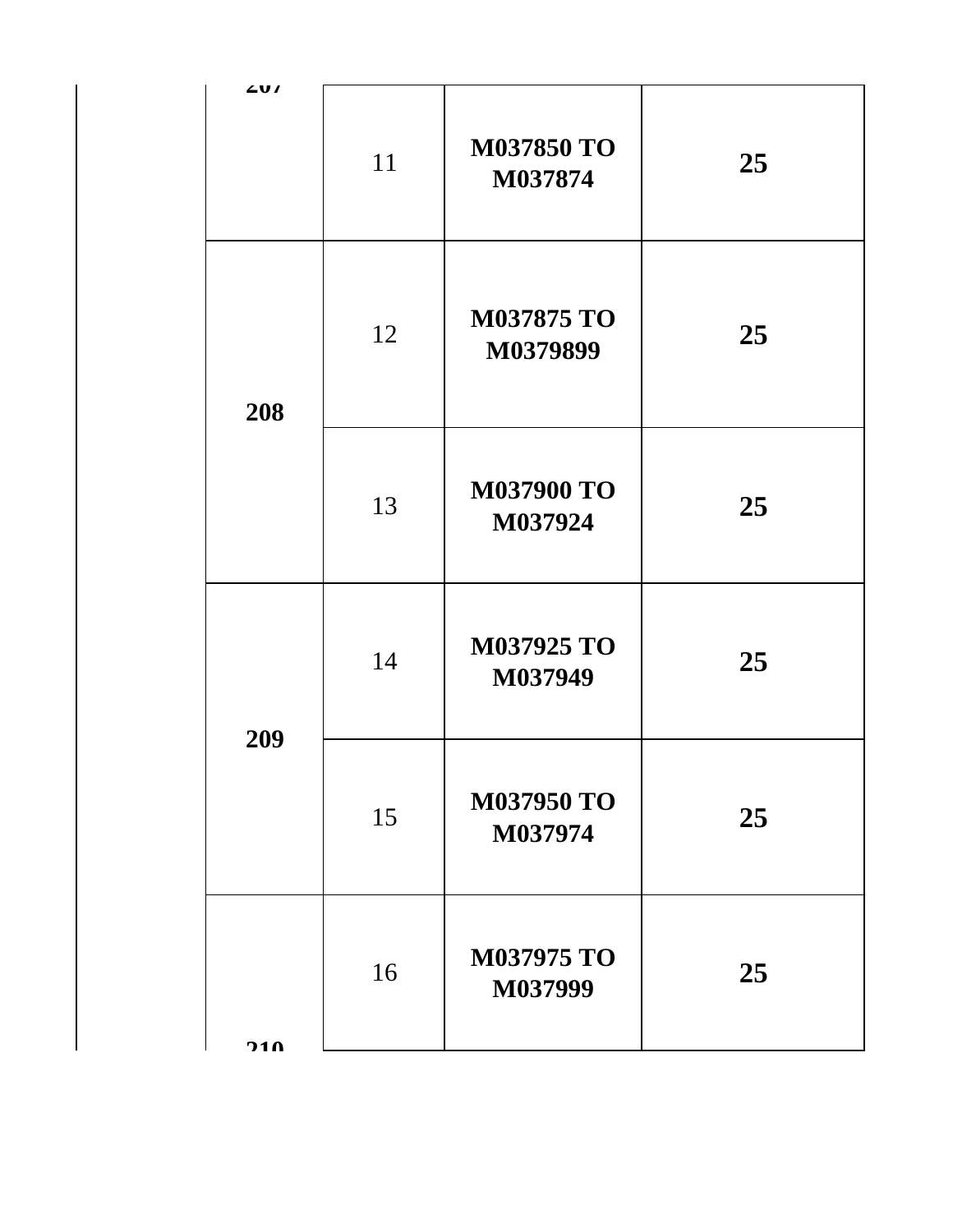|  | 410 | 17 | <b>M038000 TO</b><br>M038024 | 25 |
|--|-----|----|------------------------------|----|
|  | 211 | 18 | M038025 TO<br>M038049        | 25 |
|  |     | 19 | <b>M038050 TO</b><br>M038074 | 25 |

| <b>FLOOR</b> | ROOM NO. | <b>BLOCK NO.</b> | <b>SEAT NO.</b>   | <b>TOTAL STUDENTS</b> |    |
|--------------|----------|------------------|-------------------|-----------------------|----|
|              |          | 20               | <b>M038075 TO</b> |                       |    |
|              |          |                  | M038099           | 25                    |    |
|              | 302      | 21               | <b>M038100 TO</b> |                       |    |
|              |          |                  | M038124           | 25                    |    |
|              |          | 22               | <b>M038125 TO</b> | 25                    |    |
|              |          |                  | M038149           |                       |    |
|              | 303      | 23               | <b>M038150 TO</b> | 25                    |    |
|              |          |                  | M038174           |                       |    |
|              | 304      | 24               | <b>M038175 TO</b> | 25                    |    |
|              |          |                  | M038199           |                       |    |
|              |          | 25               | <b>M038200 TO</b> | 25                    |    |
|              |          |                  | M038224           |                       |    |
|              | 305      |                  |                   | <b>M038225 TO</b>     | 25 |
|              |          | 26               | M038249           |                       |    |
|              | 206      | 27               | <b>M038250 TO</b> | 25                    |    |
|              |          |                  | M038274           |                       |    |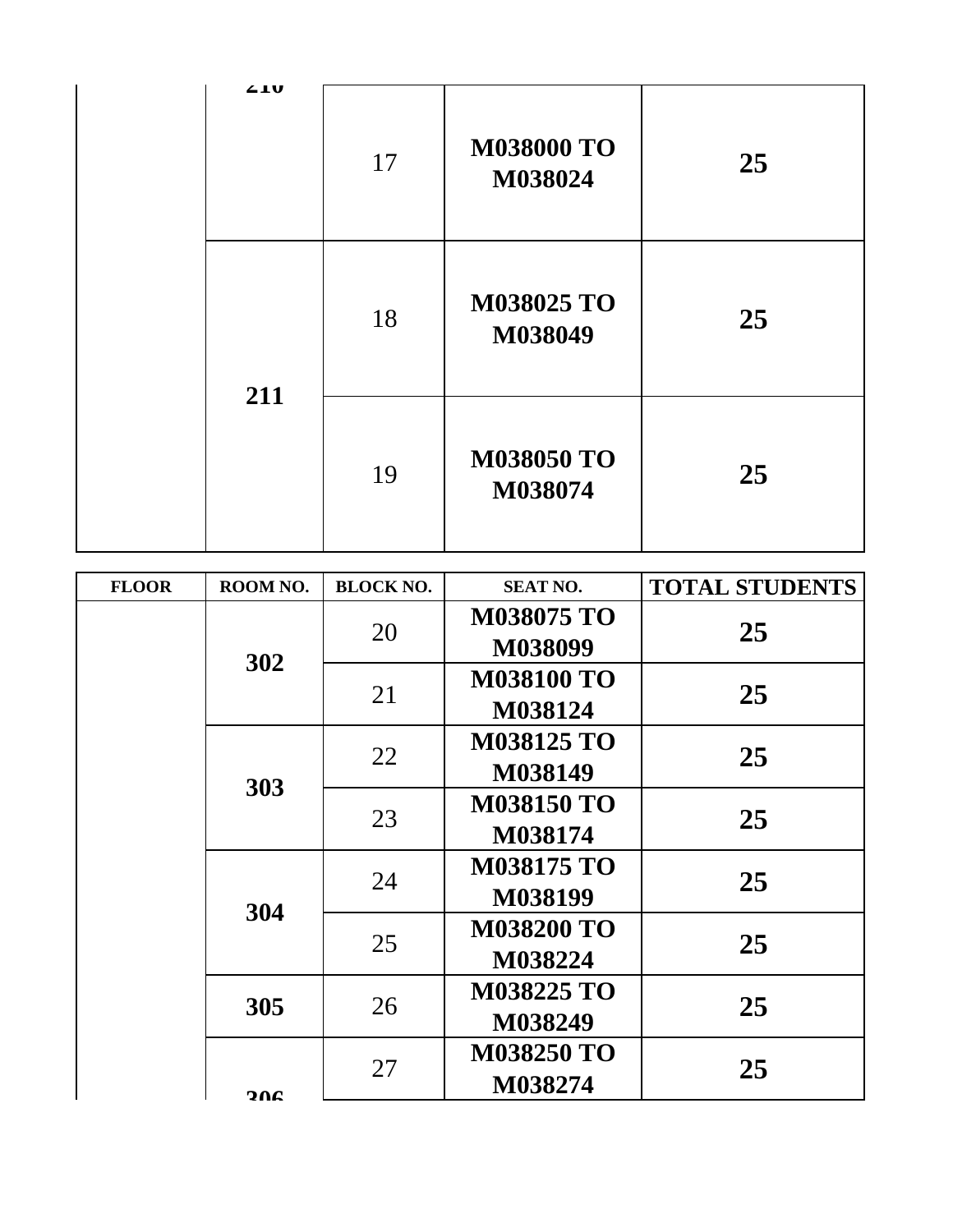|                                 | JUU | 28 | <b>M038275 TO</b><br>M038299 | 25 |
|---------------------------------|-----|----|------------------------------|----|
|                                 |     | 29 | <b>M038300 TO</b><br>M038324 | 25 |
|                                 | 308 | 30 | <b>M038325 TO</b><br>M038349 | 25 |
| 3 <sup>RD</sup><br><b>FLOOR</b> |     | 31 | <b>M038350 TO</b><br>M038374 | 25 |
|                                 | 309 | 32 | <b>M038375 TO</b><br>M038399 | 25 |
|                                 | 310 | 33 | <b>M038400 TO</b><br>M038424 | 25 |
|                                 |     | 34 | <b>M038425 TO</b><br>M038449 | 25 |
|                                 | 311 | 35 | <b>M038450 TO</b><br>M038474 | 25 |
|                                 |     | 36 | <b>M038475 TO</b><br>M038499 | 25 |
|                                 | 312 | 37 | <b>M038500 TO</b><br>M038524 | 25 |
|                                 | 313 | 38 | <b>M038525 TO</b><br>M038549 | 25 |
|                                 |     | 39 | <b>M038550 TO</b><br>M038574 | 25 |
|                                 | 314 | 40 | <b>M038575 TO</b><br>M038599 | 25 |
|                                 |     | 41 | <b>M038600 TO</b><br>M038624 | 25 |
|                                 | 315 | 42 | <b>M038625 TO</b><br>M038649 | 25 |

| <b>FLOOR</b> | ROOM NO. | <b>BLOCK NO.</b> | <b>SEAT NO.</b>              | <b>TOTAL STUDENTS</b> |
|--------------|----------|------------------|------------------------------|-----------------------|
|              | 102      | 43               | <b>M038650 TO</b><br>M038674 | 25                    |
|              |          |                  |                              |                       |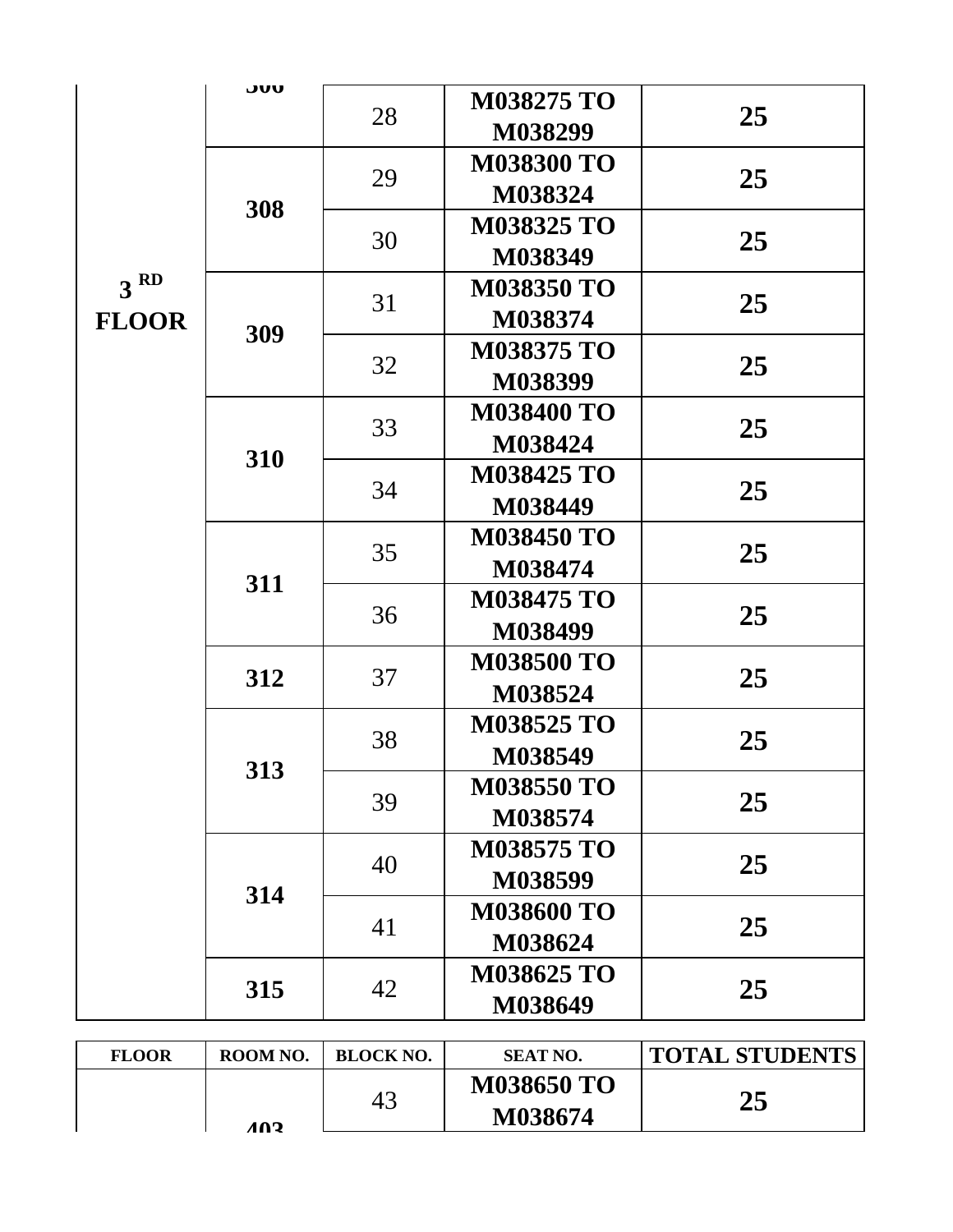|                        | <b>HUJ</b> | 44 | <b>M038675 TO</b><br>M038699 | 25 |
|------------------------|------------|----|------------------------------|----|
|                        |            | 45 | <b>M038700 TO</b><br>M038724 | 25 |
|                        | 404        | 46 | <b>M038725 TO</b><br>M038750 | 25 |
|                        |            | 47 | <b>M038751 TO</b><br>M038775 | 25 |
|                        | 406        | 48 | <b>M038776 TO</b><br>M038800 | 25 |
|                        |            | 49 | <b>M038801 TO</b><br>M038825 | 25 |
| $4$ TH<br><b>FLOOR</b> | 407        | 50 | <b>M038826 TO</b><br>M038850 | 25 |
|                        | 408        | 51 | <b>M038851 TO</b><br>M038875 | 25 |
|                        |            | 52 | <b>M038876 TO</b><br>M038900 | 25 |
|                        | 409        | 53 | <b>M038901 TO</b><br>M038925 | 25 |
|                        |            | 54 | <b>M038926 TO</b><br>M038950 | 25 |
|                        | 410        | 55 | <b>M038951 TO</b><br>M038975 | 25 |
|                        |            | 56 | <b>M038976 TO</b><br>M039000 | 25 |
|                        | 411        | 57 | <b>M039001 TO</b><br>M039025 | 25 |
|                        |            | 58 | <b>M039026 TO</b><br>M039050 | 25 |
|                        | 412        | 59 | <b>M039051 TO</b><br>M039075 | 25 |